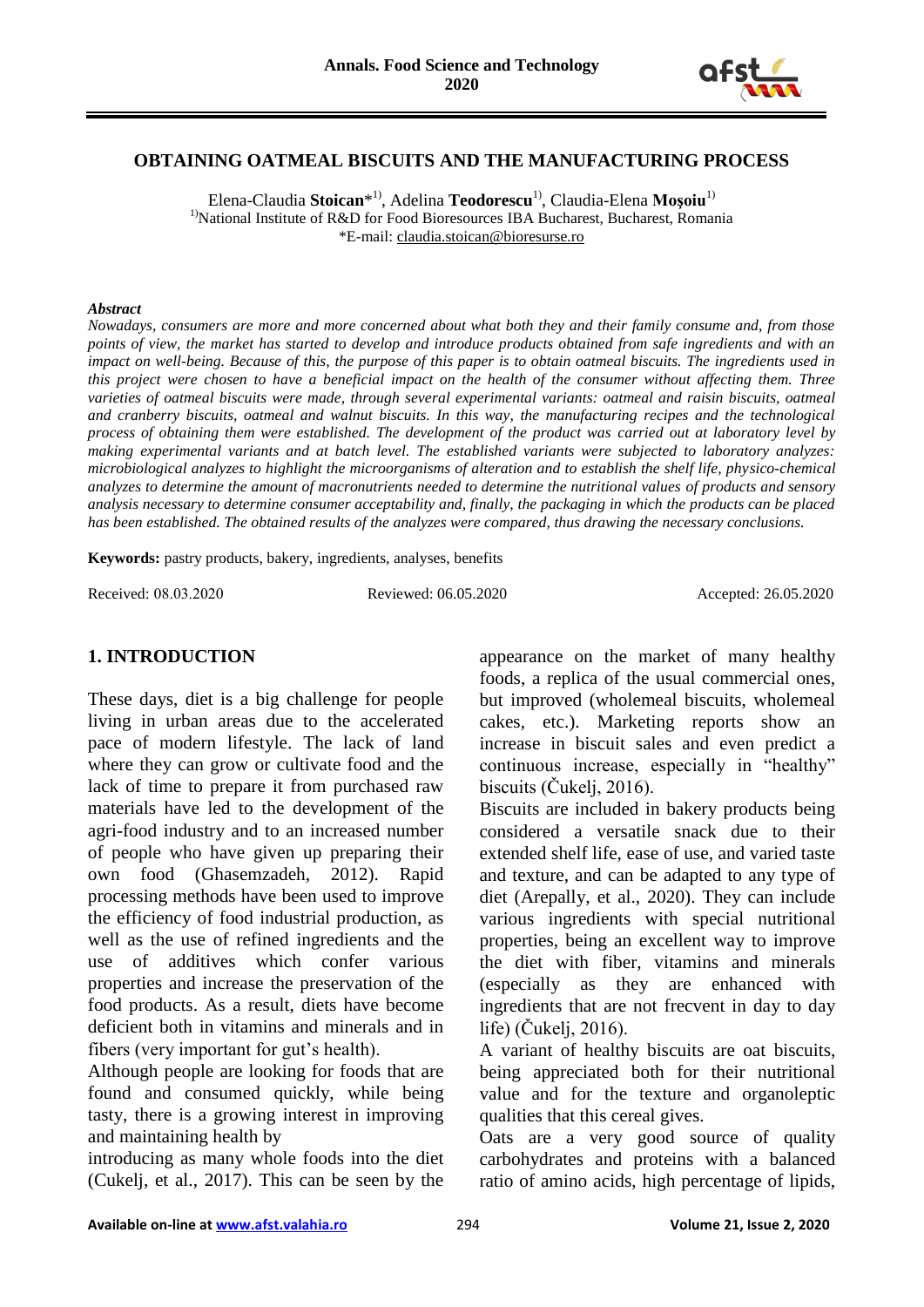

especially unsaturated fatty acids, minerals, vitamins and phytochemicals (Alok, et al., 2015). Oats also have soluble fiber, known as beta-glucans, proved as lowering the blood cholesterol (Gunness, et al., 2017). We also find wheat flour that gives elasticity to the dough to obtain a low density, as well as a pleasant texture and aroma of the finished product (Vieira, E., R., 1996). In addition, eggs are used as a thickening and binding agent, having the main feature of complete protein (Vaclavik et al., 2008, Snigdha, et al., 2018). Butter gives tenderness to the product and increases its palatability and, depending on the assortment, we use ingredients with antioxidant properties, rich in vitamins and minerals, but which also offer an organoleptic addition, such as: raisins, cranberries, nuts that contain significant amounts of omega 3 essential fatty acids with anti-inflammatory properties (Chauhan, 2020) and flaxseeds that are rich in fiber, essential fatty acids and reduce total cholesterol (Vaclavik et al., 2008, Kristensen, et al., 2012).

## **2. MATERIALS AND METHODS**

The oatmeal biscuits are included in pastry products. Three experimental variants were performed. The first experimental variant is represented by oatmeal and raisin biscuits, using the following ingredients: oat flour, white wheat superior flour, eggs, butter with 80% fat, baking powder, white sugar, fine iodized sea salt, honey, water, raisins. The second variant is represented by oatmeal and cranberry biscuits, using the following ingredients: oat flour, white wheat superior flour, eggs, butter with 80% fat, baking powder, white sugar, fine iodized sea salt, honey, water, cranberries. The last variant is represented by oatmeal and walnut biscuits using the following ingredients: oat flour, white wheat superior flour, eggs, butter with 80% fat, baking powder, white sugar, fine iodized sea salt, honey, water, nuts, flaxseeds.

The three experimental variants were obtained at the level of the pilot experimentation station for processing cereals and flours within INCDBA-IBA Bucharest. The experiments keep the same base, being added differently certain ingredients to differentiate according to the assortment. Thus, the base is represented by oat flour, white wheat superior flour, eggs, butter with 80% fat, baking powder, white sugar, fine iodized sea salt, water, honey. Raisins were added to the variant of oatmeal and raisin biscuits, cranberries were added to the variant of oatmeal and cranberry biscuits and flaxseeds and walnuts were added to the variant of oatmeal and walnut biscuits.

From the point of view of the technological process, the products were obtained through the following stages: reception of raw materials, followed by their storage until use, sieving oat flour and white wheat superior flour, foaming white sugar with butter 80% fat and dissolving salt in drinking water. The leaven from oat flour, white wheat superior flour, white sugar, honey, butter, eggs, salt and water is formed, then the leaven is kneaded and is left to ferment. The next stage is represented by the kneading of the dough consisting of fermented leaven, baking powder and raisins for the first experimental version, cranberries for the second version and walnuts and flaxseeds for the third version. The dough thus formed is divided in order to facilitate the following operations. The divided pieces are left to rise. After fermentation, the modeling operation takes place, then the biscuits thus formed are subjected to the baking operation at a temperature between 180°C-190°C, for 15-25 minutes. Finally, the biscuits are cooled to the ambient temperature, packaged and delivered.

### **3. RESULTS AND DISCUSSION**

Three experimental variants of oatmeal biscuits were obtained: oatmeal and raisin biscuits, oatmeal and cranberry biscuits, oatmeal and walnut biscuits.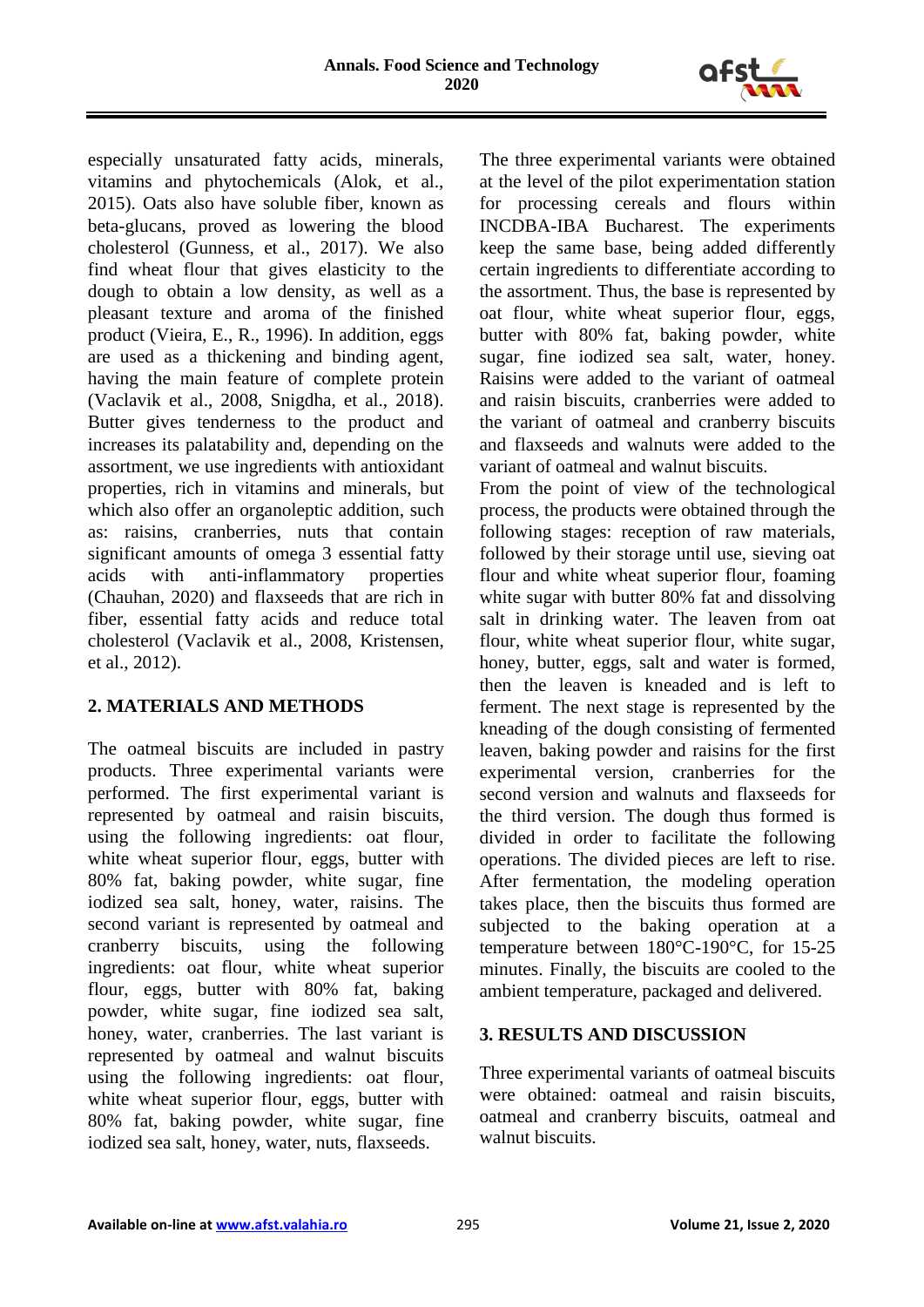



**Fig. 1 - Oatmeal and raisin biscuits Fig. 2 - Oatmeal and cranberry biscuits Fig. 3 - Oatmeal and walnut** 

**biscuits**

The products were characterized from a technological point of view so that, for the variant of oatmeal and raisin biscuits, a specific consumption of Cs=1.16 kg/kg and a yield Ƞ=86.2% were obtained, for the variant of oatmeal and cranberry biscuits a specific consumption Cs=1.25 kg/kg and a yield  $\Pi$ =80% were obtained and, for the variant of oatmeal and walnut biscuits, a specific consumption Cs=1.14 kg/kg and a yield Ƞ=87.7% were obtained.

The obtained products were subjected to laboratory analyzes to be characterized from a physico-chemical, microbiological and sensory point of view, thus the packaging is established.

From a physico-chemical point of view, the quantities of macronutrients needed to determine the energy and nutritional values of the products have been established (table 1).

From a microbiological point of view, the products were subjected to the initial analysis carried out after sampling, the analysis at 7 and 10 days from the date of manufacture, following the analysis of yeasts, molds and enterobacteriaceae according to the standards in force. According to this consideration, food products have less than 10 cfu/g.

From the point of view of a sensory analysis, the characterization of some attributes related to the products (color, shape, firmness in bite, intensity of taste, sweet taste, unctuousness, chewing aroma and taste remaining after swallowing) was followed, using a scale from 0 at 5, the tests being organized within the Sensory Analysis Laboratory of IBA Bucharest with a panel of 7 evaluators (female evaluators), with an average age of 30 years, the following results were being obtained (table 2).

The packaging in which the biscuits can be stored has been established: cardboard box with window, PET casserole and BOPP bag. (fig. 4, 5, 6).

| <b>Attributes</b>                       | Oatmeal and raisin biscuits | Oatmeal and cranberry<br><b>biscuits</b> | Oatmeal and walnut<br><b>biscuits</b> |
|-----------------------------------------|-----------------------------|------------------------------------------|---------------------------------------|
| Energetic value                         | 1764 kJ / 420 kcal (/100g)  | 1791 kJ / 426 kcal (/100g)               | 1940 kJ / 464 kcal (/100g)            |
| Protein                                 | 7.26 %                      | 6.85 %                                   | 9,59 %                                |
| Total lipids                            | 15.59 %                     | 16,68 %                                  | 23,57 %                               |
| which<br>of<br>saturated<br>fatty acids | 9.3 %                       | 10.00 %                                  | 12,25%                                |
| Total carbohydrates                     | 62,57 %                     | 62.18 %                                  | 53,24 %                               |
| of which sugars                         | 32,7%                       | 32,68 %                                  | 14.91 %                               |
| Salt                                    | 0.38 %                      | 0,38 %                                   | 0,40%                                 |

**Table 1: Physico-chemical analysis of oatmeal biscuits**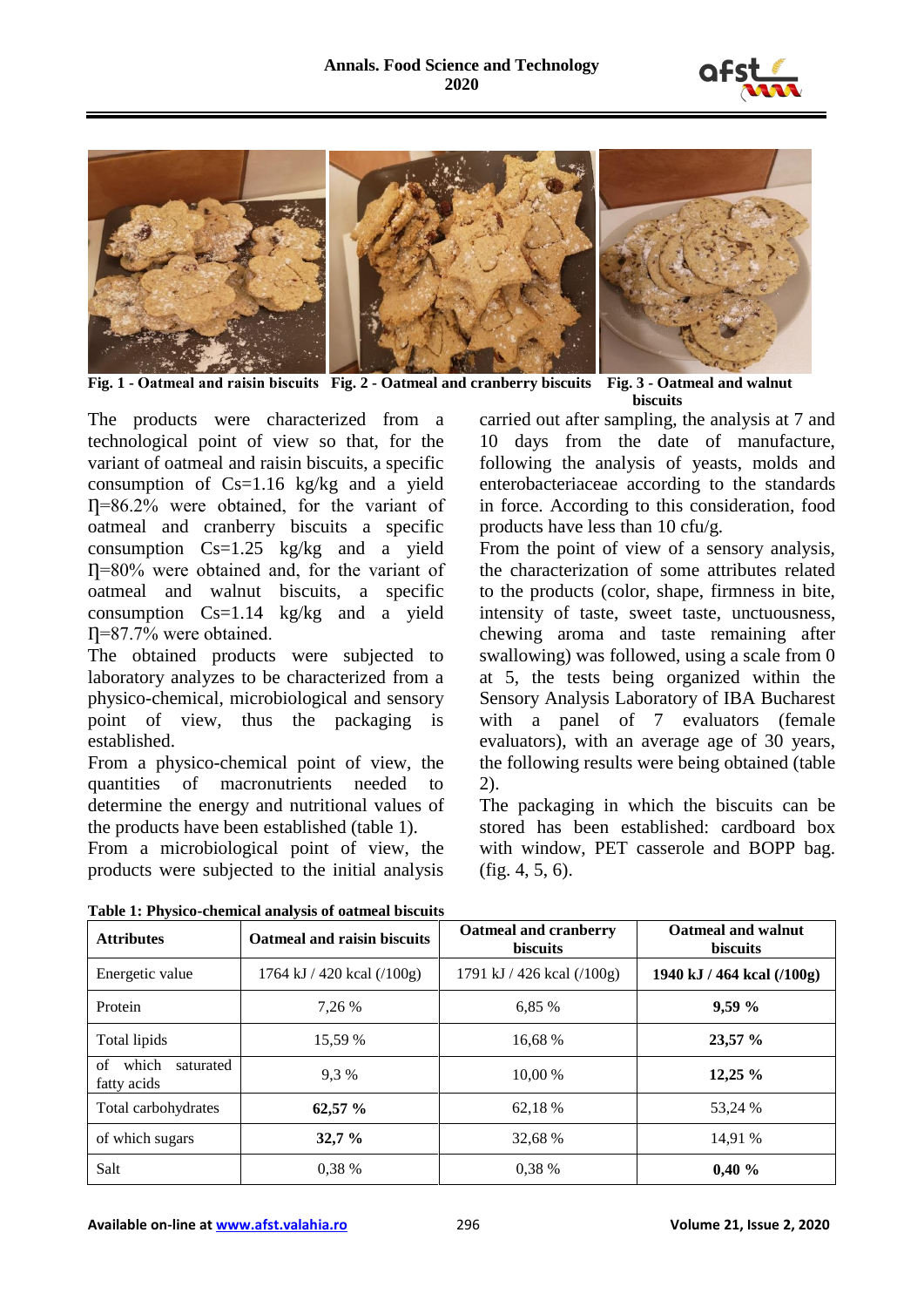

|                            | 543                       | 801                   | 796                       |
|----------------------------|---------------------------|-----------------------|---------------------------|
| <b>Attributes / sample</b> | <b>Oatmeal and raisin</b> | Oatmeal and cranberry | <b>Oatmeal and walnut</b> |
|                            | <b>biscuits</b>           | biscuits              | <b>biscuits</b>           |
| Color                      | 3,29                      | 2,43                  | 2,57                      |
| Shape                      | 3,57                      | 3,86                  | 3,43                      |
| <b>Firmness</b>            | 4,00                      | 3,86                  | 3,57                      |
| The intensity of the       | 4,29                      | 3,86                  | 3,43                      |
| taste                      |                           |                       |                           |
| Sweet taste                | 3,71                      | 2,71                  | 3,00                      |
| Unctuousness               | 2,14                      | 2,14                  | 2,14                      |
| Flavor                     | 3,43                      | 2,86                  | 3,14                      |
| Remaining taste            | 3,29                      | 3,00                  | 2,86                      |

**Table 2: Sensory analysis of oatmeal biscuits**





 $\overline{a}$ **Fig.4 - Cardboard box with window Fig.5 - PET casserole Fig.6 - BOPP bag**



## **4. CONCLUSION**

The nutritional value of the biscuits was increased due to the added ingredients. The products have an allergenic impact due to the added ingredients such as oat flour, white flour, eggs, butter, nuts. From a technological point of view, oatmeal and cranberry biscuits have a Cs=1.25 kg/kg, higher than other products. Oatmeal and raisin biscuits have a  $Cs = 1.16$ kg/kg, and oatmeal and walnut biscuits have a  $Cs=1.14$  kg/kg. The yield of the products has the following values, in descending order: for oatmeal and walnut biscuits  $\Gamma = 87.7\%$ , for oatmeal and raisin biscuits  $\eta$ =86.2%, and for oatmeal and cranberry biscuits,  $\eta = 80\%$ .

From a microbiological point of view, for biscuit products, the permitted limits for yeasts and molds are 100-1000 cfu/g, and for enterobacteriaceae, the permitted limits are 10- 100 cfu/g. From this point of view, the products fall within the permitted regulated limits.

From physico-chemical analysis, oatmeal and walnut biscuits have the highest energy value (1940 kJ/464 kcal), then oatmeal and cranberry biscuits (1791 kJ/426 kcal) and, finally, oatmeal and raisin biscuits (1764 kJ/420 kcal). The amount of

protein, in descending order, corresponds to oatmeal and walnut biscuits (9.59%), oatmeal and raisin biscuits (7.26%) and oatmeal and cranberry biscuits (6.85%).

The amount of lipids in descending order corresponds to oatmeal and walnut biscuits (23.57%), oatmeal and cranberry biscuits (16.68%) and oatmeal and raisin biscuits (15.59%). The amount of saturated fatty acids in descending order corresponds to oatmeal and walnut biscuits (12.25%), oatmeal and cranberry biscuits (10.00%) and oatmeal and raisin biscuits (9.3%). The amount of total carbohydrates in descending order corresponds to oatmeal and raisin biscuits (62.57%), oatmeal and cranberry biscuits (62.18%) and oatmeal and walnut biscuits (53.24%). The amount of sugars in descending order corresponds to oatmeal and raisin biscuits (32.7%), oatmeal and cranberry biscuits (32.68%) and oatmeal and walnut biscuits (14.91%). The amount of salt in descending